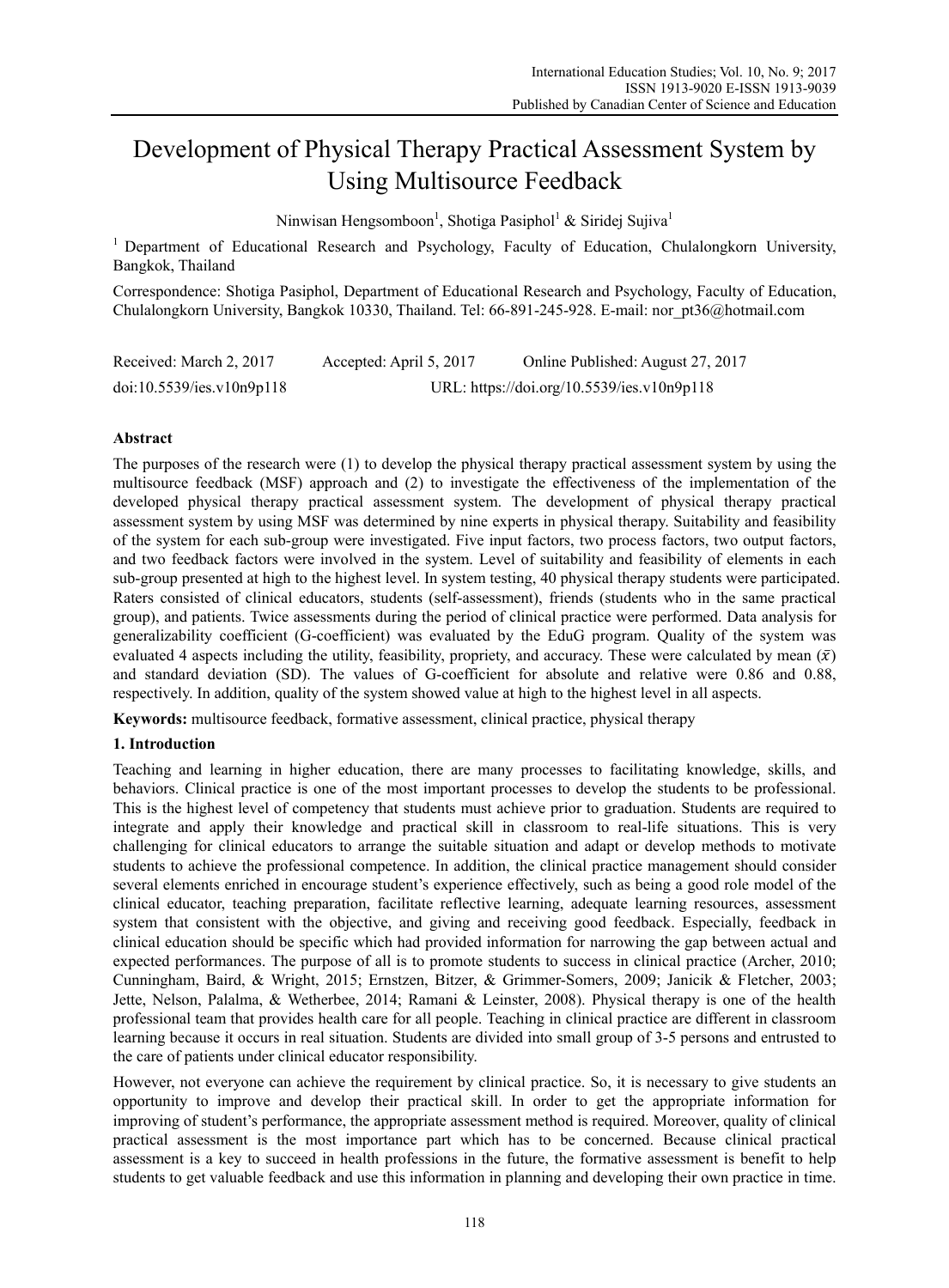Moreover, formative assessment can identify students learning to result in academic achievement in the desired direction (Andrade & Cizek, 2010; Black & Wiliam, 2009; Kahl, Hofman, & Bryant, 2013). In addition, these can be sharing attitude of teachers and students during teaching. But the most recent assessment in clinical practice is often used to judge performance of student's practice (summative assessment). Formative assessment was only used in term of verbal or informal that can lead to misunderstand between clinical educators and students. These issues can be found in studies that reported perception of clinical educator providing feedback. The research suggested that the understanding of clinical educators were always providing feedback to their student frequently. On the other hand, students reported that the receiving feedback from clinical educators was rare. It might be due to an assessment was used that not enough to students perceive and understand (Archer, 2010; Liberman, Liberman, Steinert, McLeod, & Meterissian, 2005; Van de Ridder, Stokking, McGaghie, & Cate, 2008).

Multisource feedback (MSF) is one of the assessment tools for collection of detailed information from multiple sources which called the assessors. The MSF can be used to improve performance of an examinee in the clinical practice of medical education. The MSF can be applied in two manner including formative and summative assessments, but mostly used in the form of formative assessment. The application of MSF was usually used to assessment and report informal. The process of MSF will get valuable information of feedback which impacted to student's performance directly. Therefore, there were several studies suggested that MSF was a tool for improving student's competences such as communication, teamwork, patient management, and professional development (Bracken, Timmreck, & Church, 2001; Davies, Ciantar, Jubraj, & Bates, 2013; Violato, Worsfold, & Polgar, 2009). There are many elements involved when using MSF such as design and select instrument, select raters, collect data, analyze data, report feedback etc. These assessment can help students to know their strength and weak performances, similarly, the teachers can use the result to plan the teaching and learning for students.

Furthermore, MSF will be received the result of assessment from the assessors more than one person. The assessors will consist of individuals who have relationships with the student's practice e.g. clinical educator, peer, and patient. This is in line with the authentic situation that there are many people involving student's practical experience. The different views of assessors will provide important information on the development of student's performance. For examples, clinical educator views can identify strength and weak performance. Peers views who practice in same group that can explore behavior practice routine. In addition, patient views can give another valuable feedback because patients are an importance stakeholders in the future. This assessment will assist the students to ready for work and also serve as reflection of the curriculum quality. Moreover, MSF will promote the student to be one of the assessors (self-assessment). This is very useful for the students to assess themselves more precise and encourage student lifelong learning (Cox & Irby, 2007; Davies & Archer, 2005; Davies, Ciantar, Jubraj, & Bates, 2013; Overeem et al., 2010; Reinders et al., 2011; Wall, Singh, Whitehouse, Hassell, & Howes, 2012). However, there was no study about the application of MSF in formative manner for improving student performance in the clinical practice for physical therapy education. Therefore, as the first step, researchers interested in developing the physical therapy practical assessment system by using MSF and investigate the effectiveness of the developed system in order to improve quality of clinical education. The purpose of the research was (1) to develop physical therapy practical assessment by using MSF and (2) to investigate the quality of the implementation of the developed physical therapy practical assessment system.

# **2. Method**

There were 2 steps of developing the system as described in the following;

Step 1: Developing of the physical therapy practical assessment system by using MSF; the assessment system was developed by a synthesis of documents related to the assessment in clinical practice and MSF approach. Then, investigation of suitability and feasibility of the developing system were performed by nine experts.

Step 2: Experiment of the developed physical therapy practical assessment system; after completed developing, the quality of the assessment system was evaluated. The participants in this step were mentioned as examinee. There were consisted of 40 physical therapy students of the Faculty of Physical Therapy, Mahidol University. The raters consisted of clinical educators, students (self-assessment), peers (students who in the same practical group), and patients. The instrument used for assessing students practice was a checklist format questionnaire. The topics of assessment were competence requirements in physical therapy profession, such as professional behavior, communication, and patient management. Validity and reliability of the questionnaire were tested and found to be high (0.87 for validity and 0.91 for reliability).

Data analysis for generalization was using EduG program. In addition, quality of the system was evaluated in 4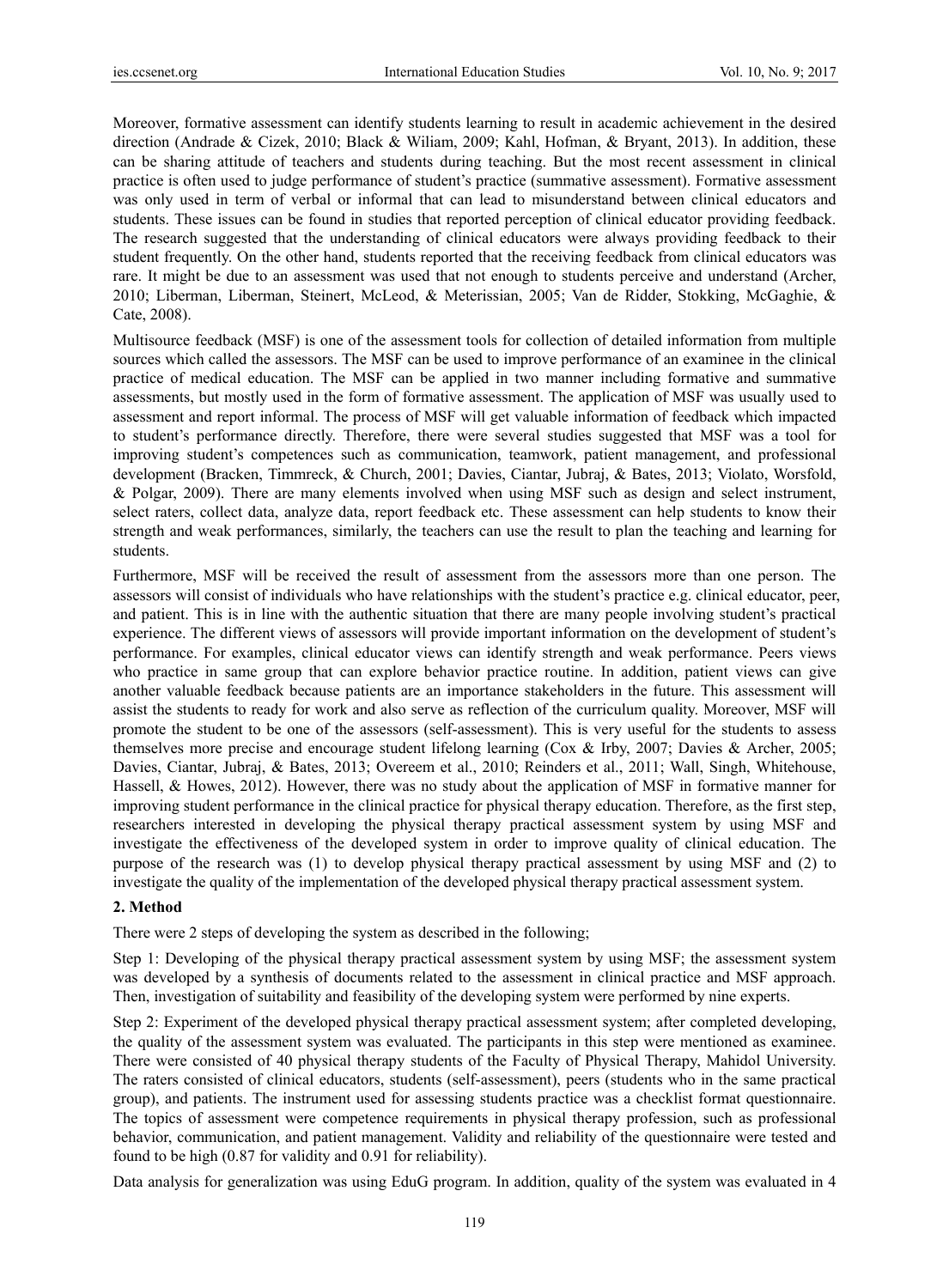aspects following standards of utility, feasibility, propriety, and accuracy. These were reported by mean  $(\bar{x})$  and standard deviation (SD).

### 3. Results

The results of development of physical therapy practical assessment system by using MSF were divided into subgroups including the input, process, output, and feedback. There were five input elements, two process elements, two output elements, and two feedback elements. The evaluation of subgroups by experts showed every element was at the highest to high levels. The five input elements were (1) objectives of assessment, (2) examinee and raters. (3) indicator. (4) tool, and (5) duration of assessment. The two process elements were  $(1)$ preparation, and (2) evaluation. The two output elements were (1) student's strength and weak performance, and (2) suggestion for improve performance. The two feedback elements were (1) reporting outcome and feedback on practice to student, and (2) reporting outcome and feedback on practice to department of education. The suitability and feasibility evaluation indicated the values in high to the highest levels. The developed physical therapy practical assessment system by using MSF is shown in Figure 1.



Figure 1. Process of physical therapy practical assessment by using multisource feedback

The trial of physical therapy practical assessment system by using MSF was assessed two times in clinical practice period. Raters consisted of clinical educators, students, friends, and patients. The results of G-coefficient for absolute and relative by using EduG program were 0.86 and 0.88, respectively. Addition, the result of the decision of the study (D-study) for generalization in occasions between 1 and 5 showed in Table 1.

|  | Table 1. G-coefficient in different occasions of D-study |  |  |  |
|--|----------------------------------------------------------|--|--|--|
|--|----------------------------------------------------------|--|--|--|

|                         |        | $no$ (frequency of occasions) |        |        |        |  |  |
|-------------------------|--------|-------------------------------|--------|--------|--------|--|--|
| G-coefficient           |        |                               |        |        |        |  |  |
| $\rho^2$ <sub>Abs</sub> | 0.7566 | 0.8614                        | 0.9031 | 0.9256 | 0.9491 |  |  |
| $\rho_{\textit{Rel}}$   | 0.7919 | 0.8839                        | 0.9195 | 0.9384 | 0.9501 |  |  |

*Note.* Bold numbers represent result from the experiment, regular number represent results from EduG program.

Table 1 presented G-coefficient in different of occasions. The generalization for absolute ( $\rho_{\text{Abs}}^2$ ) was 0.7566, 0.8614, 0.9031, 0.9256, and 0.9491, respectively. The generalization for relative ( $\rho_{\text{Rel}}^2$ ) was 0.7919, 0.8839, 0.9195, 0.9384, and 0.9501, respectively.

The quality of the developed physical therapy practical assessment system by using MSF was considered in system effectiveness. The standard of effectiveness of this system was evaluated in four aspects including the standards of utility, feasibility, propriety, and accuracy. The average and standard deviation values ( $\bar{x}$   $\pm$  SD) of benefits, feasibility, suitable and accuracy of physical therapy practical assessment system by using MSF were  $4.40 \pm 0.66$ ,  $4.30 \pm 0.66$ ,  $4.36 \pm 0.63$  and  $4.55 \pm 0.53$ , respectively.

#### 4. Discussion

According to the first step of the study, there were eleven elements and four groups of factor in the developed physical therapy practical assessment system. The four groups include input, process, output, and feedback as the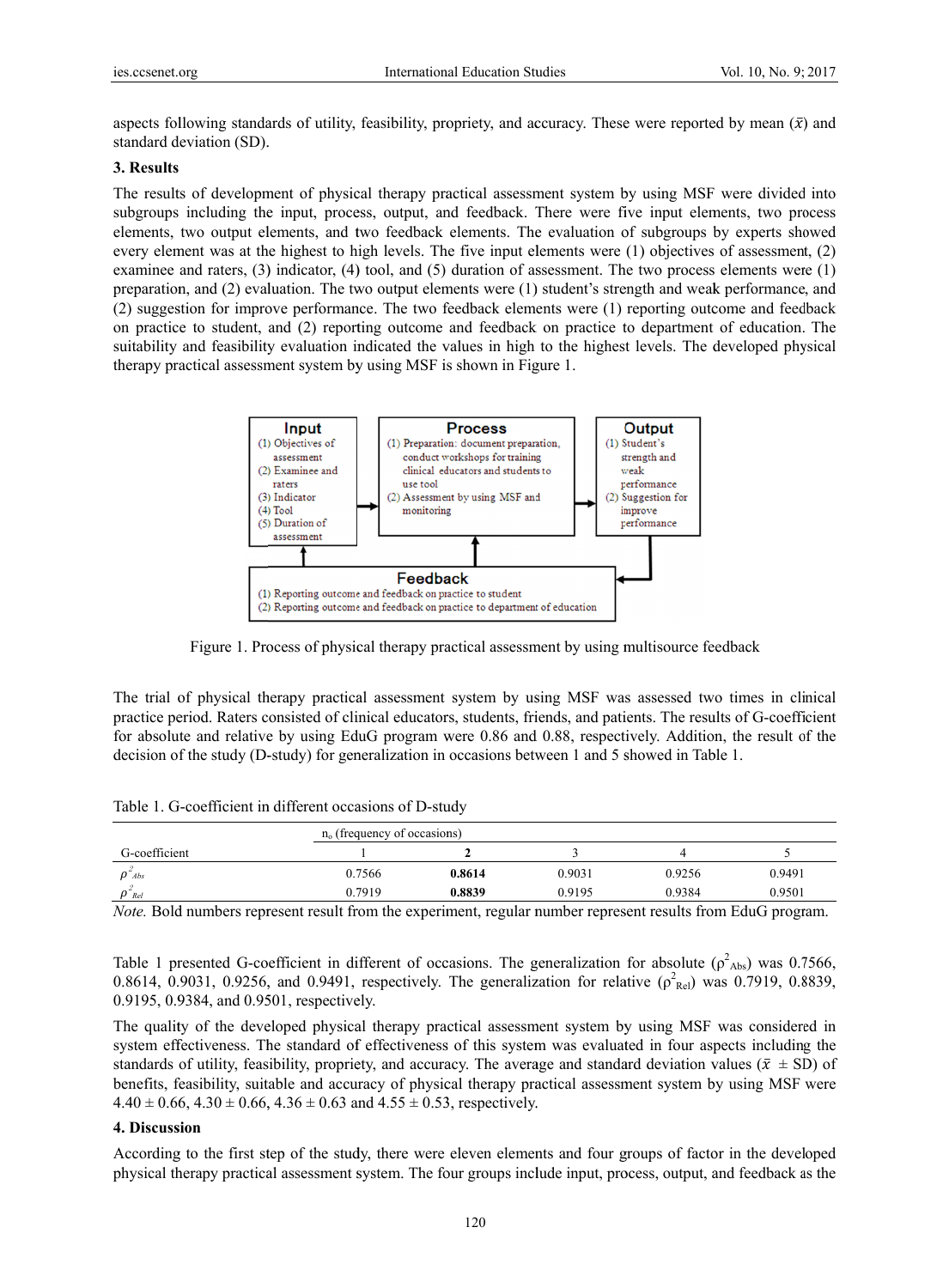recommendations of research by Scott (2008). Group of elements had inter-related to function to making goals success. This study found that the system consisted of five input elements, two process elements, two output elements, and two feedback elements. The system suitability and feasibility evaluation by experts indicated that each sub-group had values in high to the highest levels. These indicated that the essential elements had been prepared when using this system. The input and process groups of system were support by studies as follows. The study of Mizikaci (2006) reported that the essential elements for quality in higher education were clarify of the aims and objectives of assessment. Research by Donabedian (1966) cited in Jette, Nelson, Palalma, and Wetherbee (2014) indicated that duration of experiences, evaluation of student's performance, and model of supervisory were considered in quality of clinical education. Besides, the study by Calman, Watson, Norman, Redfern, and Murrells (2002) presented that the assessing practice should be prepared of assessors and assessment method. In addition, student academic achievement always put in the output of evaluation in educational system. As the study by Jette, Nelson, Palalma, and Wetherbee (2014), which indicated the essential outcomes, should be concerned in student's competencies and stakeholder satisfaction. It supports that the output of the system has appropriate.

The results of G-coefficient for absolute and relative were 0.86 and 0.88, respectively. As the description by Shavelson and Webb (1991) explained that G-coefficient was used to interpret of reliability coefficient across various facets of the study. The results of the study indicated this system had reliability in high level. This was supported by Cunningham, Baird, and Wright (2015) that mentioned the assessment in clinical education has to adequate reliability.

In addition, G-coefficient for absolute and relative in D-study which provided information for make decision in the most stable and efficient measurement procedures (Shavelson & Webb, 1991). The results of D-study presented that generalization for absolute  $(\rho^2_{\text{Abs}})$  were 0.7566, 0.8614, 0.9031, 0.9256, and 0.9491, respectively. The generalization for relative  $(\rho_{Rel}^2)$  was 0.7919, 0.8839, 0.9195, 0.9384, and 0.9501, respectively. So, the appropriate implementation of this system should be used in assessment about two or three times because small different in G-coefficient was found since the third assessment. So, more than 3 times of assessment is not necessary. This is supported by Jette, Nelson, Palalma, and Wetherbee (2014), which presented the frequent of assessment, should be at least two times which usually performed at mid-point and final week of clinical practice periods. Excessive assessments may be waste in time and resource and resulted in unexpected outcomes. These could be found in previous studies that mentioned about negative impacts to the students. For example, it can make stress and uncomfortable that lead to disturb student's learning in clinical experiences (Changiz, Malekpour, & Zargham-Boroujeni, 2012; Razaee, Esmaeili, & Habibzadeh, 2015).

According to the joint committee on standards for educational evaluation (1994) recommended that the system effectiveness should be evaluated standards of utility, feasibility, propriety, and accuracy. This study found that the effectiveness of the developing of physical therapy practical assessment system by using MSF were at high to the highest levels of all aspects. Therefore, this system had adequate quality for implementing future physical therapy practical assessment.

This study was included participants only in the Faculty of Physical Therapy, Mahidol University. Because there were differences in pattern of clinical practice and evaluation in each physical therapy institutes in Thailand, future study will be challenge to investigate this system used in other institutes or other health professional educations that required clinical practice.

#### **Acknowledgments**

This research was financially sponsored by THE 90<sup>th</sup> ANNIVERSARY OF CHULALONGKORN UNIVERSITY FUND (Ratchadaphiseksomphot Endowment Fund).

#### **References**

Andrade, H. L., & Cizek, G. J. (2010). *Handbook of formative assessment*. New York, NY: Routledge.

- Archer, J. C. (2010). State of the science in health professional education: effective feedback. *Medical Education, 44*, 101-108. https://doi.org/10.1111/j.1365-2923.2009.03546.x
- Black, P., & Wiliam, D. (2009). Developing the theory of formative assessment. *Educational Assessment, Evaluation and Accountability, 21*, 5-31. https://doi.org/10.1007/s11092-008-9068-5
- Bracken, D. W., Timmreck, C. W., & Church, A. H. (2001). *The handbook of multisource feedback: The comprehensive resource for designing and implementing MSF process*. San Francisco, CA: Jossey-Bass.

Calman, L., Watson, R., Norman, I., Redfern, S., & Murrells, T. (2002). Assessing practice of student nurses: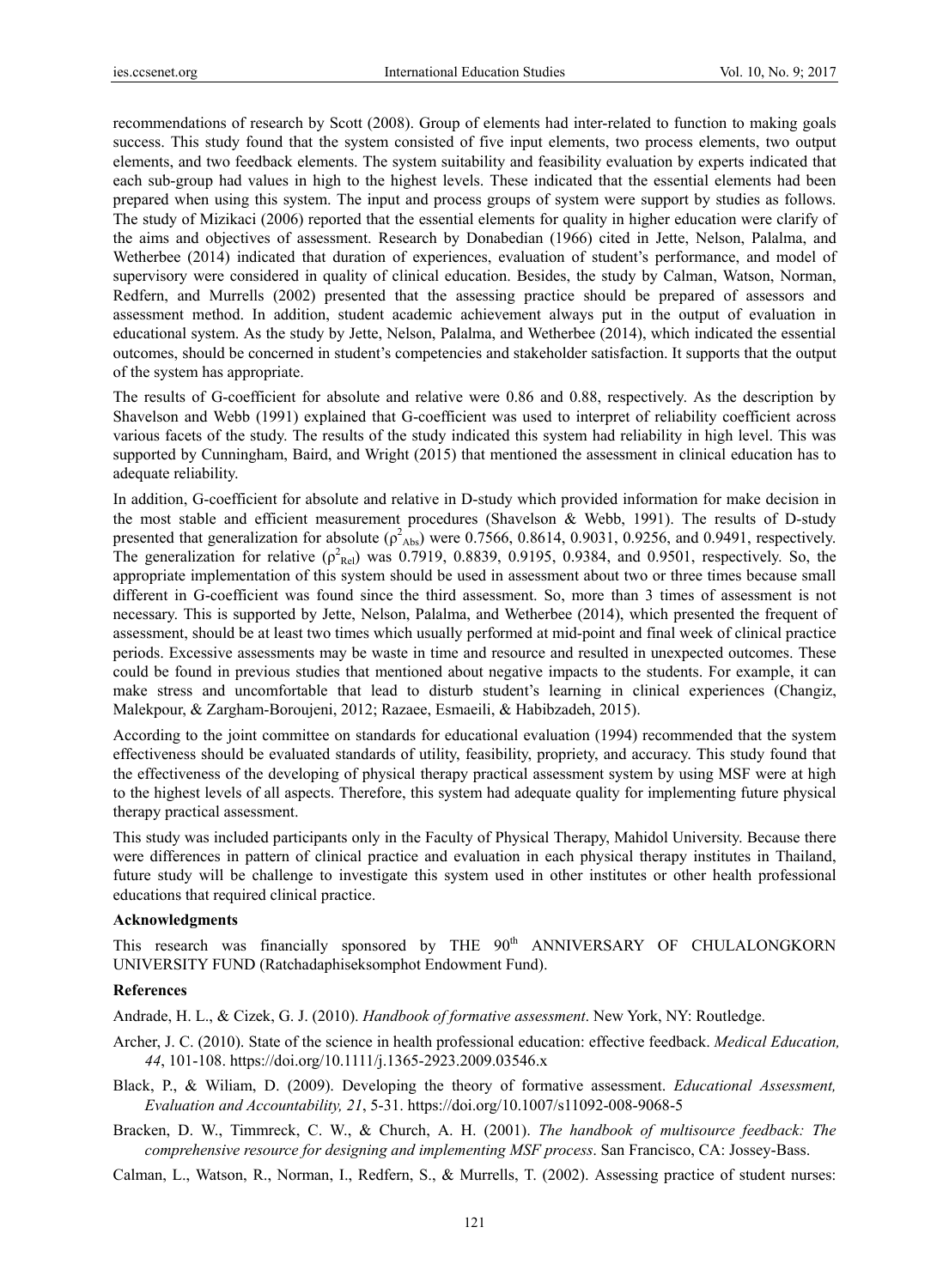Methods, preparation of assessors and student views. *Journal of advance nursing, 38*, 516-523. https://doi.org/10.1046/j.1365-2648.2002.02213.x

- Changiz, T., Malekpour, A., & Zargham-Boroujeni, A. (2012). Stressors in clinical nursing education in Iran: A systematic review. *Iranian Journal of Nursing and Midwifery Research, 17*, 399-407.
- Cox, M., & Irby, D. M. (2007). Assessment in medical education. *The New England Journal of Medical, 356*, 387-396. https://doi.org/10.1056/NEJMra054784
- Cunningham, J., Baird, M., & Wright, C. (2015). Managing clinical education through understanding key principles. *Radiologic Technology,* 86, 257-273.
- Davies, H., & Archer, J. (2005). Multisource feedback: development and practical aspects. *The clinical teacher, 2*, 77-81. https://doi.org/10.1111/j.1743-498X.2005.00064.x
- Davies, J. G., Ciantar, J., Jubraj, B., & Bates, I. P. (2013). Use of a multisource feedback tool to develop pharmacists in a postgraduate training program. *American Journal of Pharmaceutical Education, 77*, 1-7. https://doi.org/10.5688/ajpe77352
- Ernstzen, D., V., Bitzer, E., & Grimmer-Somers, K. (2009). Physiotherapy students' and clinical teachers' perceptions of clinical learning opportunities: a case study. *Medical Teacher, 31*, e102-e115. https://doi.org/10.1080/01421590802512870
- Janicik, R. W., & Fletcher, K. E. (2003). Teaching at the bedside: a new model. *Medical Teacher, 25*, 127-130. https://doi.org/10.1080/0142159031000092490
- Jette, D. U., Nelson, L., Palalma, M., & Wetherbee, E. (2014). How do we improve quality in clinical education? Examination of structures and processes and outcomes. *Journal of Physical Therapy Education, 28*(1), 6-12.
- Joint committee on standards for educational evaluation. (1994). *The program evaluation standards. How to assess evaluations of educational programs*. Thousand Oaks, CA: Sage.
- Kahl, S. R., Hofman, P., & Bryant, S. (2013). Assessment literacy standards and performance measures for teacher candidates and practiceing teachers. *Prepared for the council fot the accreditation of educator preparation (CAEP)*.
- Liberman, A. S., Liberman, M., Steinert, Y., McLeod, P., & Meterissian, S. (2005). Surgery residents and attending surgeons have different perceptions of feedback, *Medical Teacher, 27*, 470-472. https://doi.org/10.1080/0142590500129183
- Mizikaci, F. (2006). A systems approach to program evaluation model for quality in higher education. *Quality Assurance in Education, 14*(1), 37-53.
- Overeem, K., Lombarts, M. J. M. H., Arah, O. A., Klazinga, N. S., Grol, R. P. T. M., & Wollersheim, H. C. (2010). Three methods of multi-source feedback compared: A plea for narrative comments and coworkers' perspectives. *Medical Teacher, 32*, 141-147. https://doi.org/10.3109/01421590903144128
- Ramani, S., & Leinster, S. (2008). AMEE Guild no. 34: Teaching in the clinical environment. *Medical Teacher, 30*, 347-364. https://doi.org/10.1080/01421590802061613
- Razaee, S. A., Esmaeili, R., & Habibzadeh, H. (2015). Assessment frequency of stressors in clinical education of students in nursing & midwifery faculty. *The Journal of Urmia Nursing and Midwifery Faculty, 13*, 1-8.
- Reinders, M. E., Ryan, B. L., Blankenstein, A. H., van der Horst, H. E., Stewart, M. A., & van Marwijk, H. W. J. (2011). The effect of patient feedback on physicians' consultation skills: A systematic review. *Academic Medicine, 87*, 1426-1436. https://doi.org/10.1097/ACM.0b013e3182312162
- Scott, R. W. (2008). *Organizations and organizing: Rational, natural, and open systems perspectives*. Upper Saddle River, NJ: Prentice Hall.
- Shavelson, R. V., & Webb, N. M. (1991). *Generalizability Theory: A primer*. Newbury Park, CA: SAGE.
- Van de Ridder, J. M. M., Stokking, K. M., McGaghie, W. C., & Cate O. T. J. (2008). What is feedback in clinical education? *Medical Education, 42*, 189-197. https://doi.org/10.1111/j.1365-2923.2007.02973.x
- Violato, C., Worsfold, L., & Polgar, J. M. (2009). Multisource feedback systems for quality improvement in the health professions: assessing occupational therapist in practice. *Journal of Continuing Education in the Health Professions, 29*(2), 111-118. https://doi.org/10.1002/chp.20020